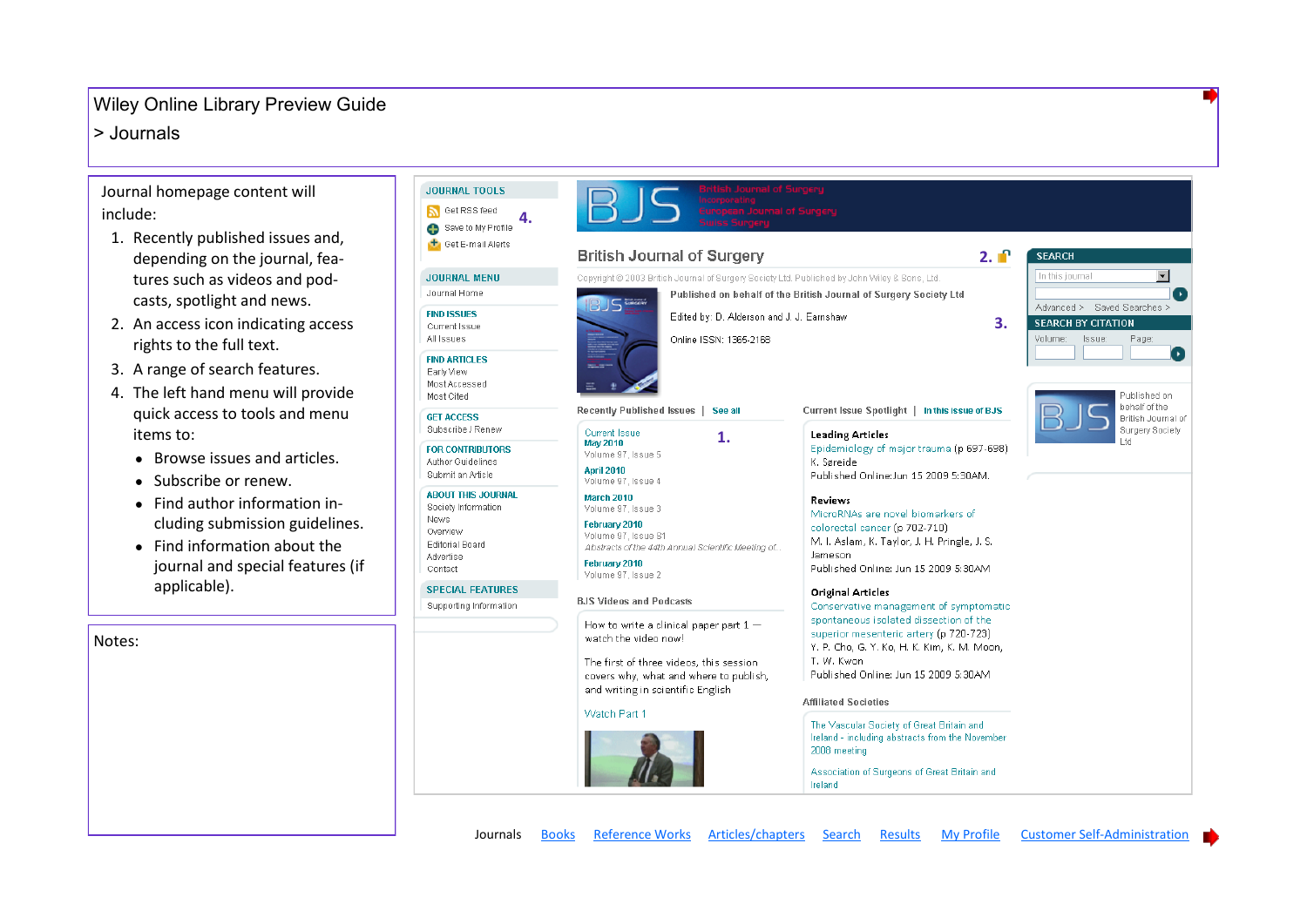#### <span id="page-1-0"></span> $\geq$  Books

Notes:

Book homepage content will include:

- 1. Information about the book.
- 2. Table of contents.
- 3. Access icon indicating access rights to the full text.
- 4. Search in the book or more widely.
- 5. The left hand menu will provide quick access to book tools and menu items where you will be able to:
	- Browse table of contents.
	- Find information about the author.
	- Read reviews (if available).



♠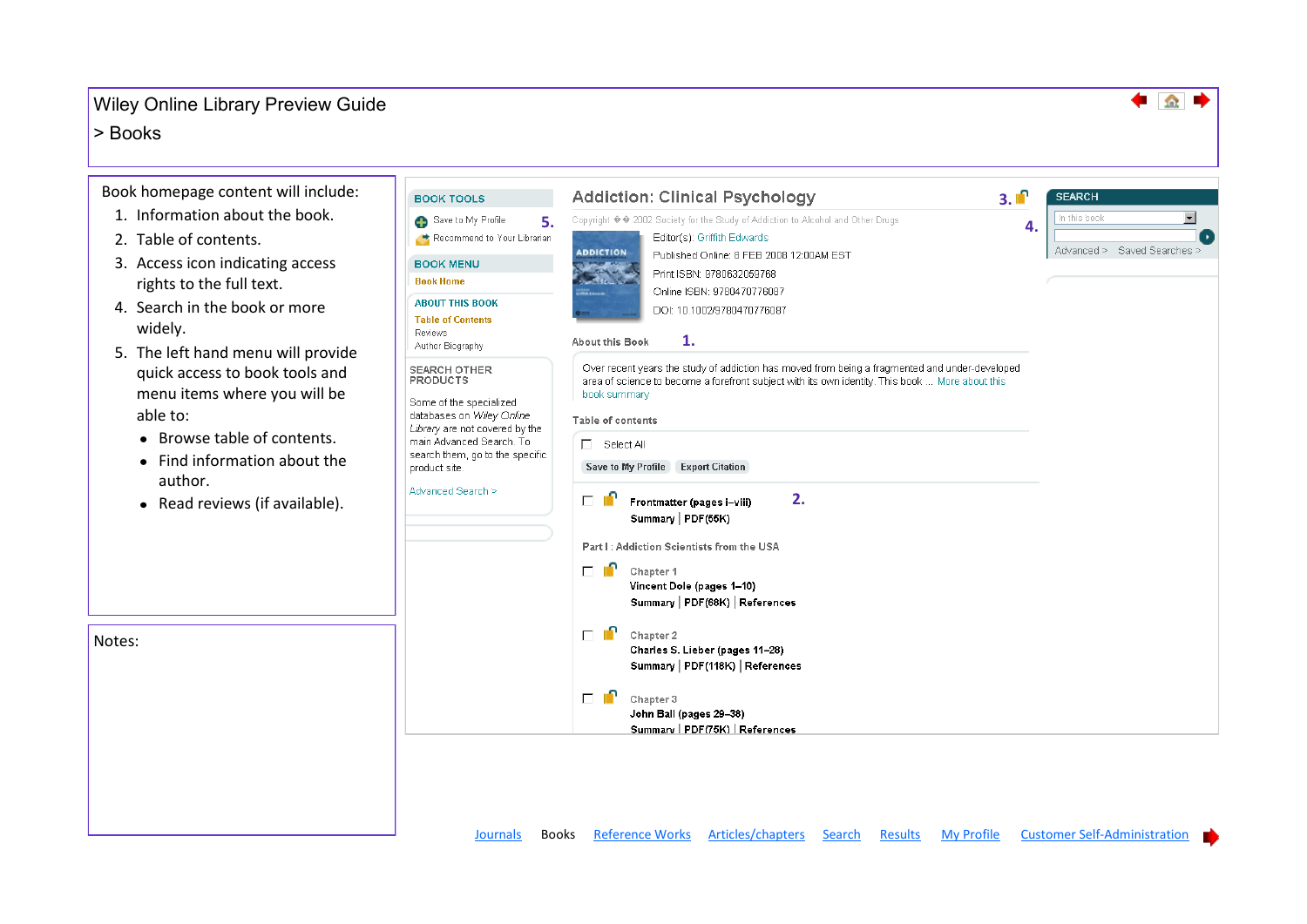## <span id="page-2-0"></span>> Reference Works

Reference Works homepage content will include:

- 1. Information about the title, What's New and, depending on title, other content such as article spotlights.
- 2. Access icon indicating if you have access to the full text of the title.
- 3. Title specific search features such as Advanced Product Search.
- 4. The left hand menu will include links to book tools and menu items where you will be able to:
	- Browse topics and articles
	- View author guidelines

Notes:

• Find information about the title and special features (if applicable).

| <b>BOOK TOOLS</b><br>Save to My Profile<br>Recommend to Your                                                                                                     |                                                                                                                                                                                                                                                                                                                                                                                                             |                                                                                                                                                                                                                                                                                                                                                                                           | <b>Encyclopedia of</b><br>Life Sciences                  |
|------------------------------------------------------------------------------------------------------------------------------------------------------------------|-------------------------------------------------------------------------------------------------------------------------------------------------------------------------------------------------------------------------------------------------------------------------------------------------------------------------------------------------------------------------------------------------------------|-------------------------------------------------------------------------------------------------------------------------------------------------------------------------------------------------------------------------------------------------------------------------------------------------------------------------------------------------------------------------------------------|----------------------------------------------------------|
| Librarian<br>4.<br><b>BOOK MENU</b>                                                                                                                              | <b>Encyclopedia of Life Sciences</b>                                                                                                                                                                                                                                                                                                                                                                        | 2.                                                                                                                                                                                                                                                                                                                                                                                        | <b>SEARCH</b><br>$\mathbf{r}$<br>In this book            |
| <b>Book Home</b><br><b>FIND ARTICLES</b><br>Articles by Title<br>Articles by Topic                                                                               | Copyright (c) 2009 John Wiley & Sons, Inc. All Rights Reserved.                                                                                                                                                                                                                                                                                                                                             | $\overline{3}$ .                                                                                                                                                                                                                                                                                                                                                                          | Advanced > Saved Searches ><br>Advanced Product Search > |
| <b>GET ACCESS</b><br>How to get online access                                                                                                                    |                                                                                                                                                                                                                                                                                                                                                                                                             |                                                                                                                                                                                                                                                                                                                                                                                           |                                                          |
| <b>FOR CONTRIBUTORS</b><br>Author Guidelines                                                                                                                     |                                                                                                                                                                                                                                                                                                                                                                                                             |                                                                                                                                                                                                                                                                                                                                                                                           |                                                          |
| <b>ABOUT THIS BOOK</b><br>What's New<br>Editors & Contributors<br>Sample Content                                                                                 | 1.<br><b>About this Book</b><br>Clickhereto download a free Glossary.                                                                                                                                                                                                                                                                                                                                       |                                                                                                                                                                                                                                                                                                                                                                                           |                                                          |
| <b>SPECIAL FEATURES</b><br>New Reviews                                                                                                                           | "The Encyclopedia of Life Sciences is a wonderful resource - broad and deep in its<br>coverage, current, authoritative, and very enjoyable to use." Issues in Science and T<br>More about this book                                                                                                                                                                                                         |                                                                                                                                                                                                                                                                                                                                                                                           |                                                          |
| <b>SEARCH OTHER PRODUCTS</b><br>Some of the specialized                                                                                                          | What's New                                                                                                                                                                                                                                                                                                                                                                                                  | <b>Article Spotlight</b>                                                                                                                                                                                                                                                                                                                                                                  |                                                          |
| databases on Wiley Online<br>Library are not covered by the<br>main Advanced Search, To<br>search them, go to the specific<br>product site.<br>Advanced Search > | coverimageELS is updated quarterly with new articles in<br>all subject areas. In September 2009 168 new articles<br>were added including 21 in cell biology and 20 in genetics<br>and molecular biology. December 2009 will see the<br>addition of 124 new articles including 12 in ecology and<br>20 in genetics and molecular biology. In total almost 400<br>new articles has been added to ELS in 2009. | Climate Change Impacts: Vegetation<br>Climate, more than any other factor, controls<br>the broad-scale distributions of plant species<br>and vegetation. Rapid climate change over the<br>next century is likely to lead to major changes<br>in the distribution of plants and thus in biomes<br>and habitats. This will affect many other<br>nonplant species as their Read full article |                                                          |

♠

[Journals](#page-0-0) [Books](#page-1-0) Reference Works [Articles/chapters](#page-3-0) [Search](#page-4-0) [Results](#page-5-0) [My Profile](#page-6-0) [Customer Self-Administration](#page-7-0)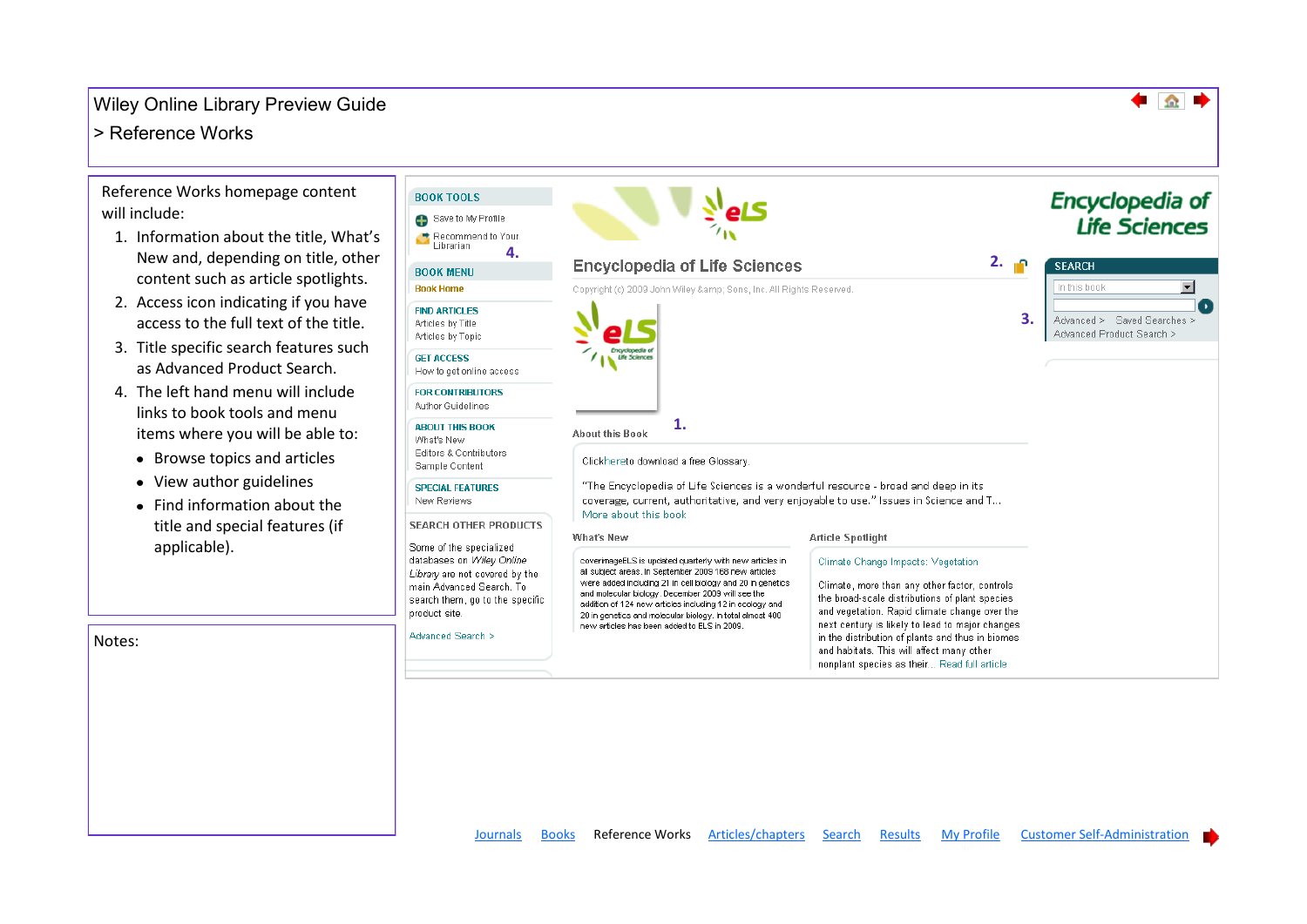#### <span id="page-3-0"></span>> Articles and chapters

Articles and chapters have a similar layout and tool functionality.

- 1. The left hand menu provides links to journal/book tools.
- 2. Access icon—indicates if you have access to the full text.
- 3. Publication specific search features such as Search by Citation.
- 4. Article or chapter tools.
- 5. Expand Show All to view additional information.
- 6. View abstract/summary, full text, references, supporting information and citation tracking information (where available).
- 7. At the bottom of the screen you will find links to related content.

Notes:

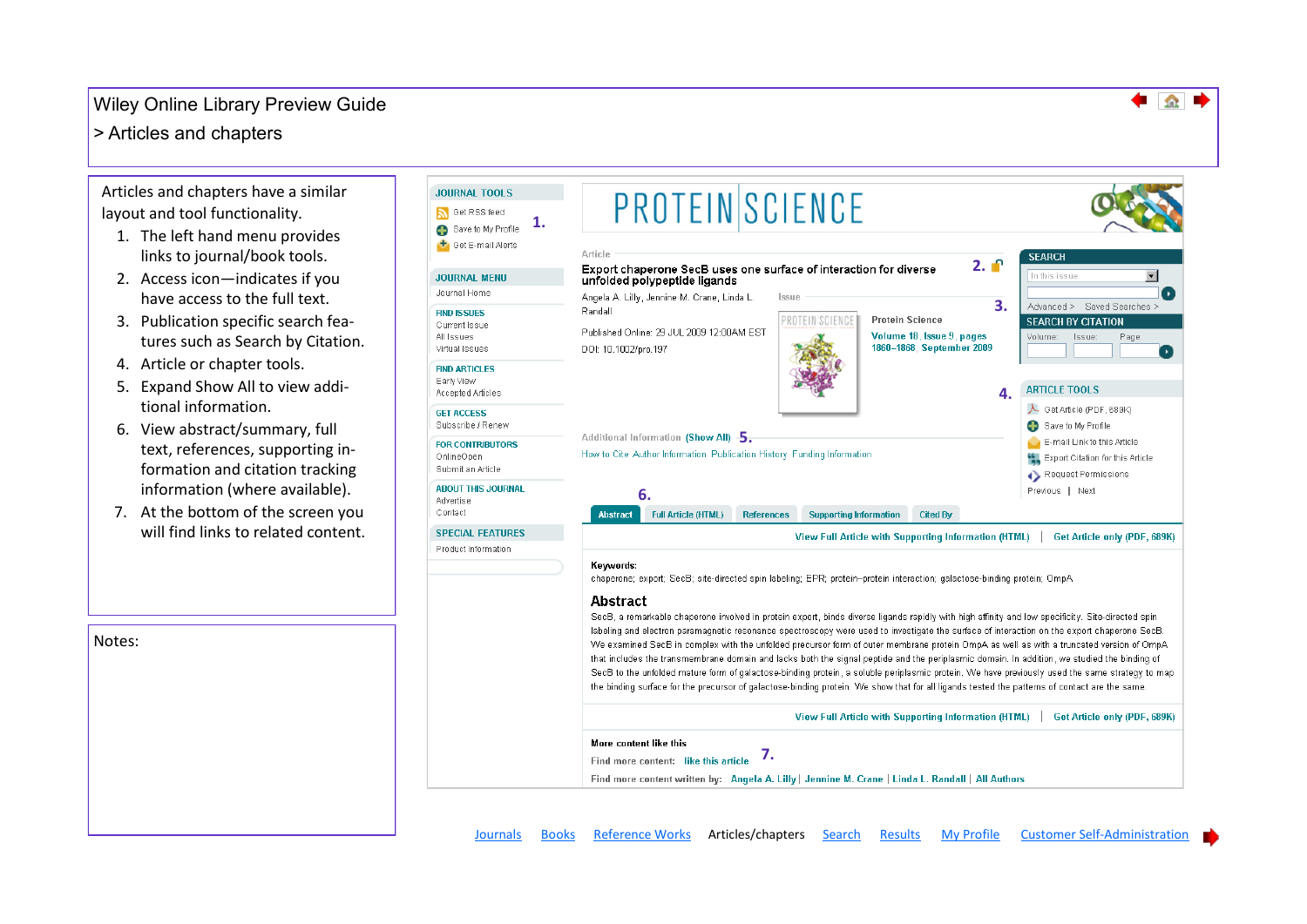## <span id="page-4-0"></span>> Advanced Search

From the Advanced Search page you will be able to:

- 1. Access Search tips.
- 2. Run complex search queries using multiple search techniques.
- 3. Select specific fields to restrict your search.
- 4. Add another search text box.

The Additional Criteria section will offer further options to refine your search results.

Notes:

| Advanced Search   Search Tips > 1.     | Advanced > Saved Searches >                                                        |  |
|----------------------------------------|------------------------------------------------------------------------------------|--|
| <b>SEARCH FOR</b>                      |                                                                                    |  |
| "information technology"<br>2.         | FullText                                                                           |  |
| <b>AND</b><br>education OR application | FullText                                                                           |  |
| medic* OR nurs*<br>AND.                | All Fields                                                                         |  |
| Add another row > 4.                   | All Fields<br>3 <sub>1</sub><br><b>Publication Titles</b><br><b>Article Titles</b> |  |
| <b>ADDITIONAL CRITERIA</b>             | Author<br>FullText                                                                 |  |
| Date Range<br>$\bullet$ All Dates      | Abstract<br><b>Author Affiliation</b>                                              |  |
| 6 Months<br>$\bigcirc$ in the last     | Keywords<br>Funding Agency                                                         |  |
| C Between                              | <b>ISBN</b><br><b>ISSN</b>                                                         |  |
| Please enter 4-digit years.            | Article DOI<br>References                                                          |  |

**SEARCH** 

 $\Omega$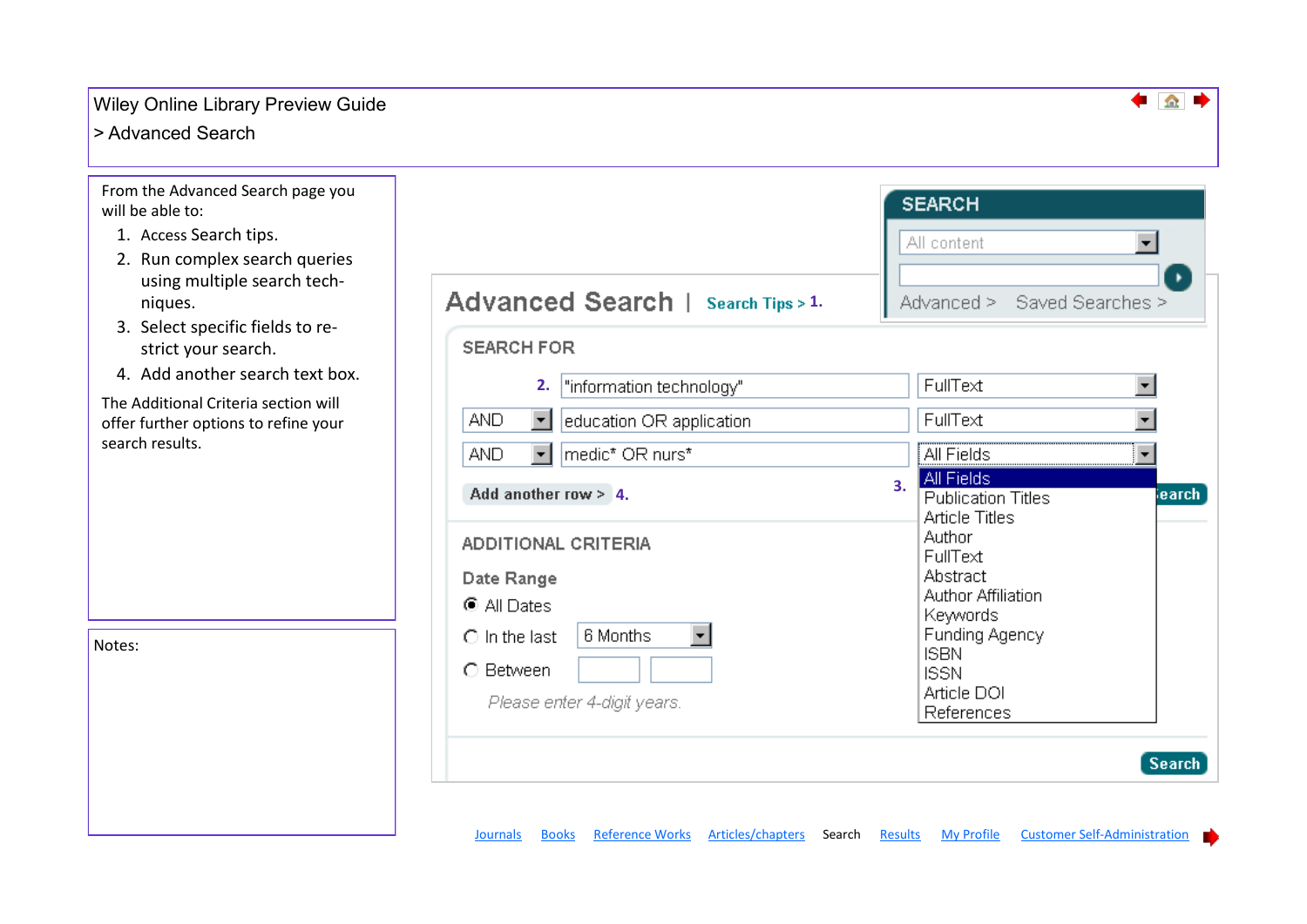#### <span id="page-5-0"></span>> Results lists

The search and browse results lists have several functions and filter options available.

1. Access icons indicate type of access available for the article or chapter:



Available free through **OnlineOpen** Available via a current

subscription

- 2. Select one or more search results to save to your profile or export citations.
- 3. Sort results—the default will be Best Match.
- 4. Edit or save search query to your profile.
- 5. Filter by publication type.

Notes:

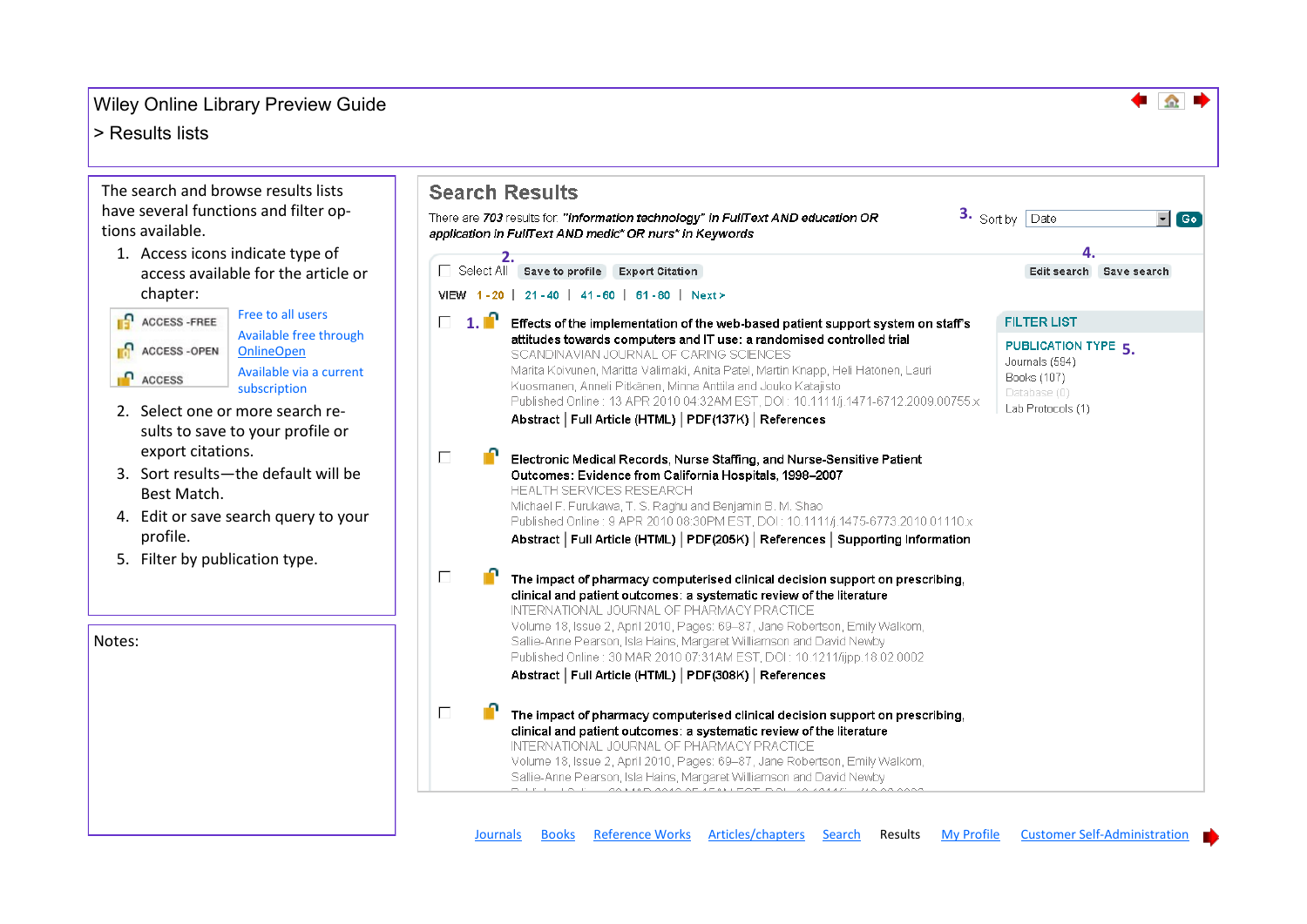#### <span id="page-6-0"></span>> My Profile



♠